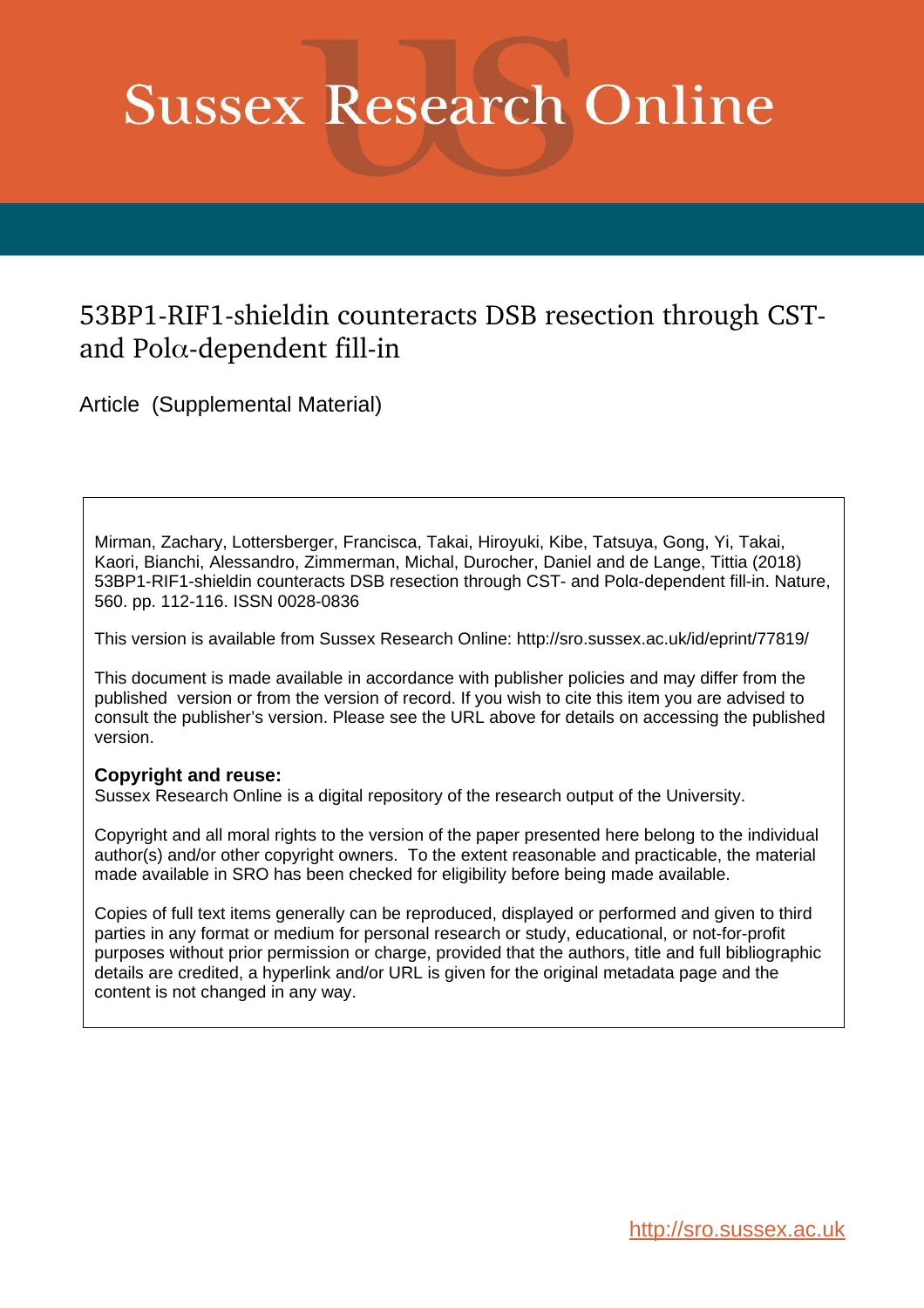

## Ext. Data Fig. 1. Mirman, Lottersberger et al.



 $\overline{1}$ TPP1F/F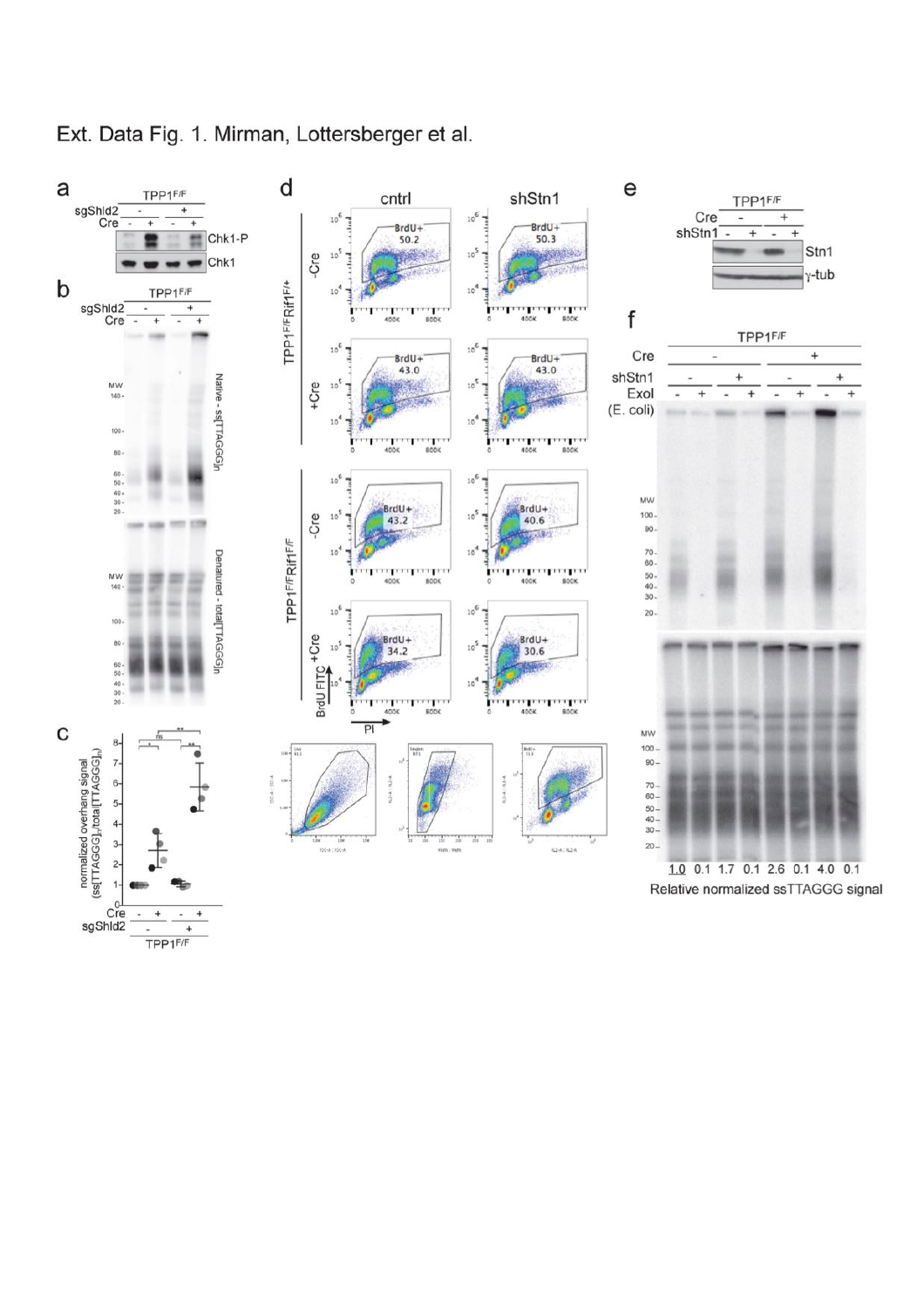

Ext. Data Fig. 2. Mirman, Lottersberger et al.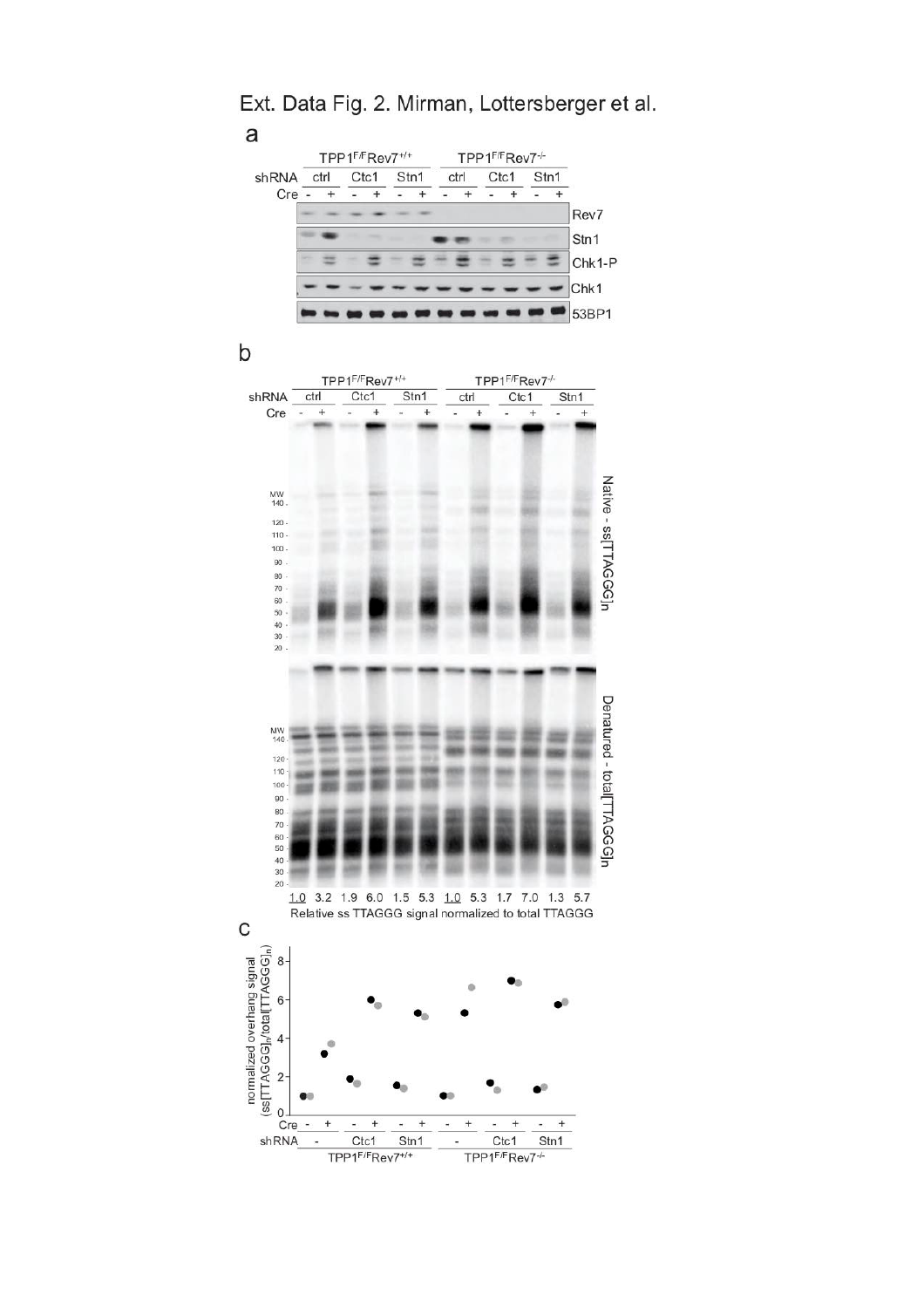

### Ext. Data Fig. 3. Mirman, Lottersberger et al.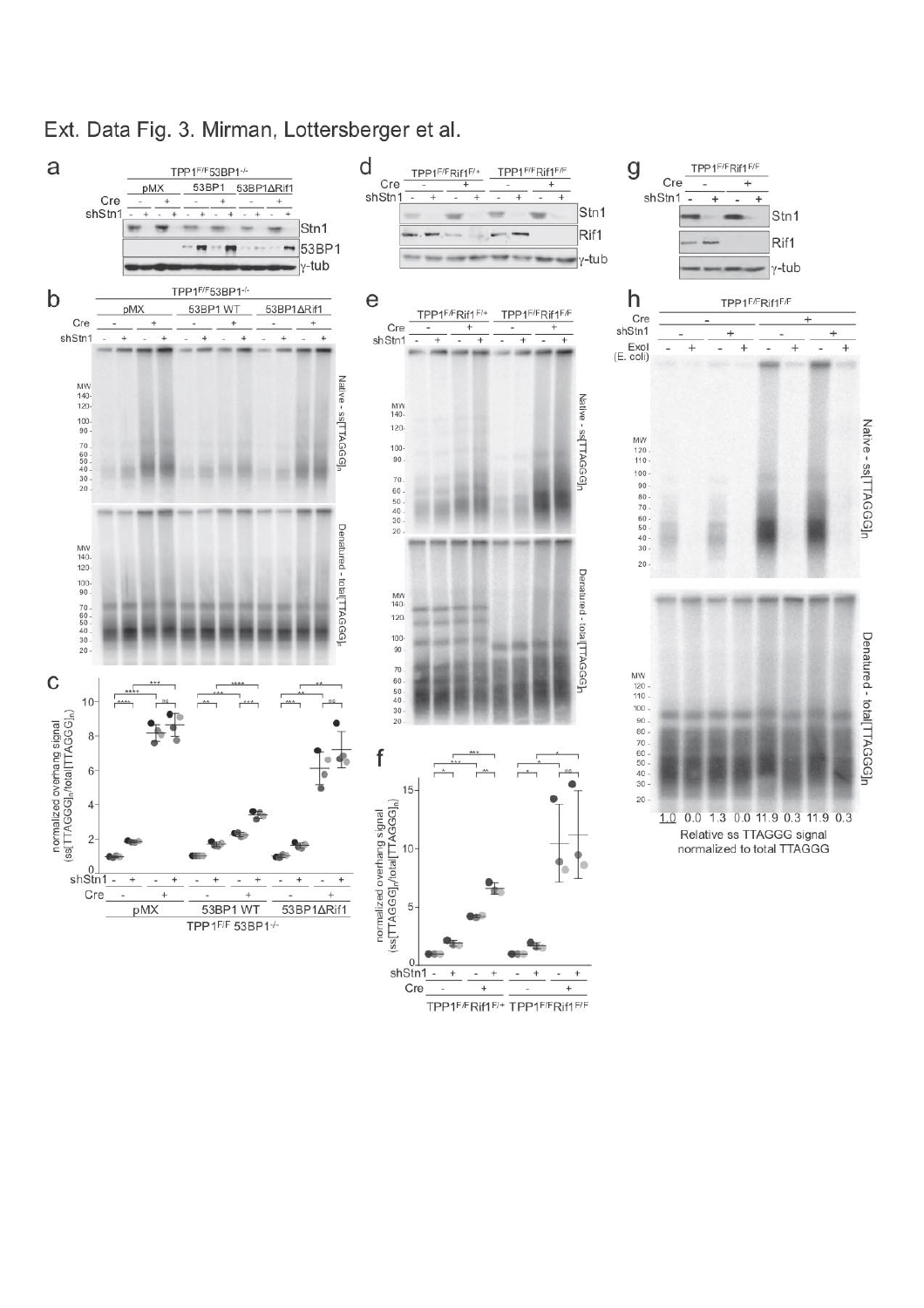

Ext. Data Fig. 4. Mirman, Lottersberger et al.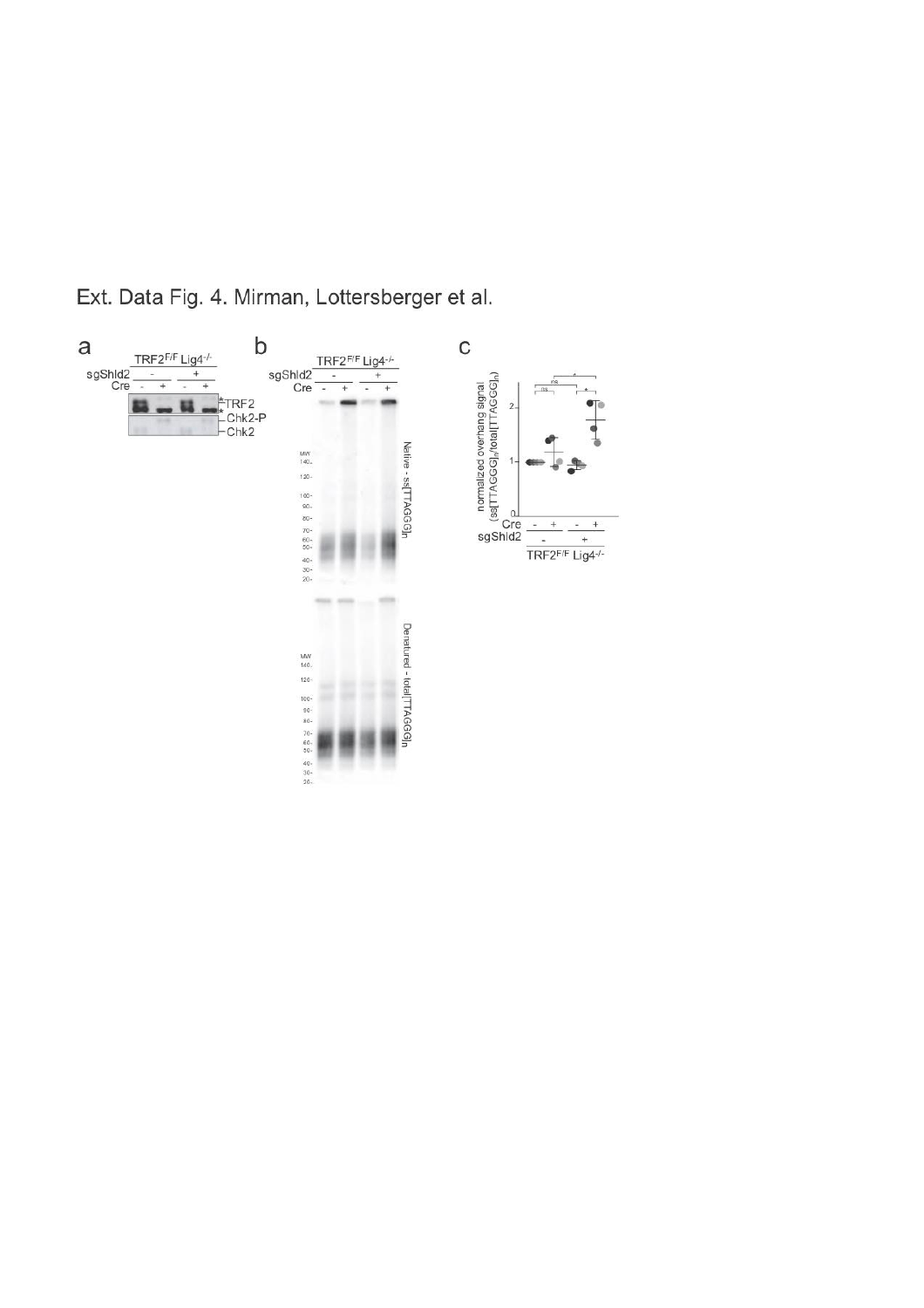

Ext. Data Fig. 5. Mirman, Lottersberger et al.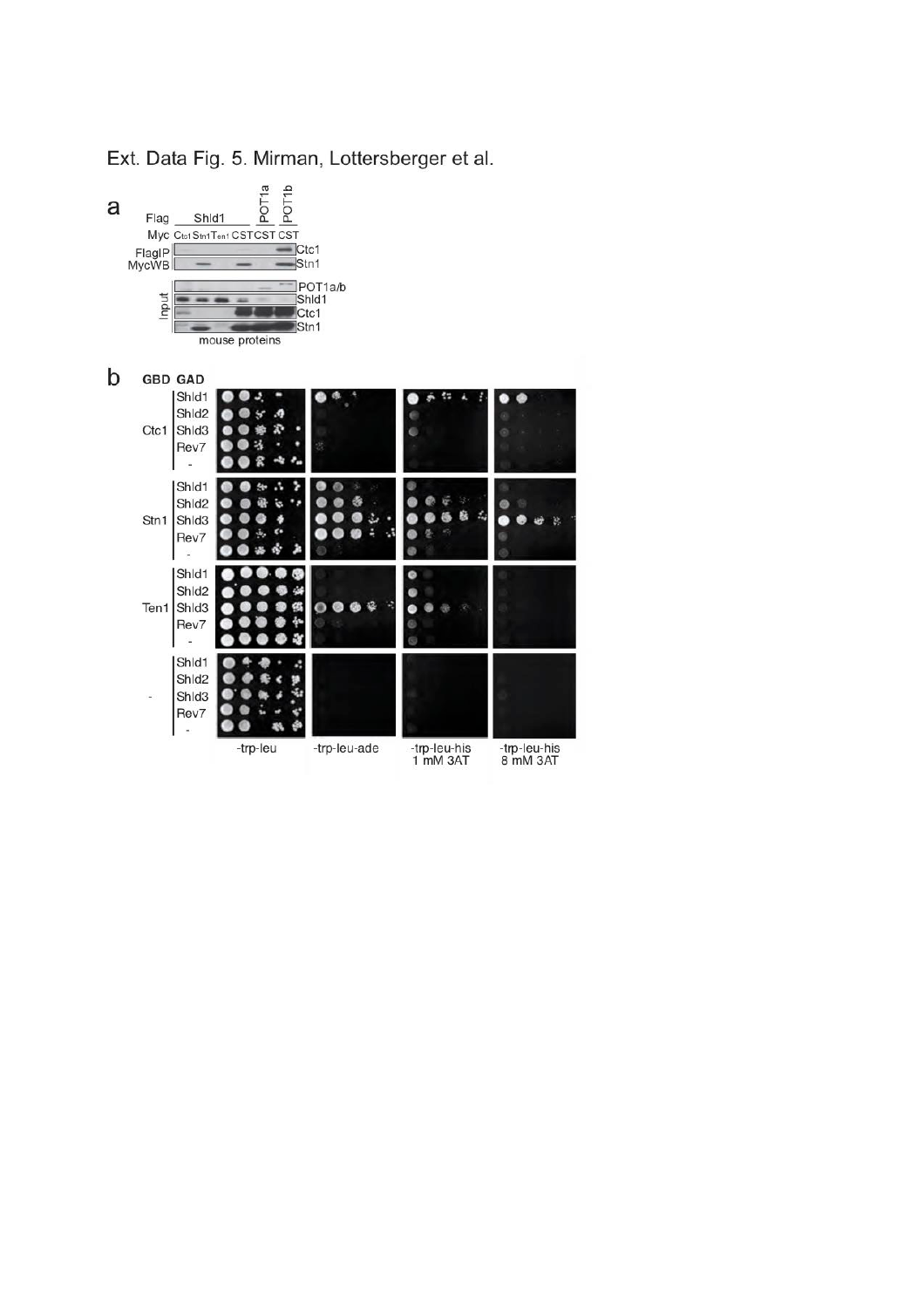

Ext. Data Fig. 6. Mirman, Lottersberger et al.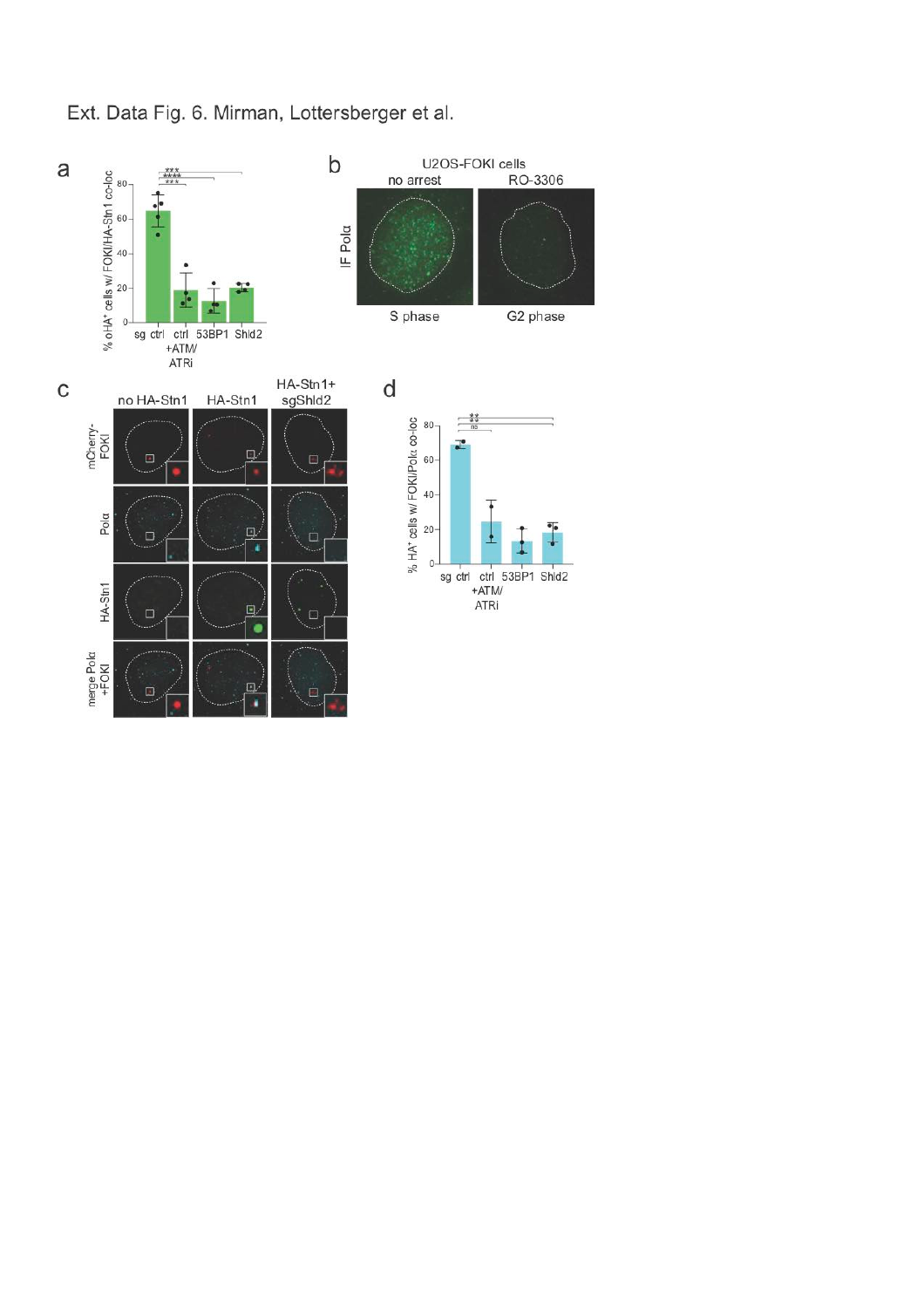Ext. Data Fig. 7. Mirman, Lottersberger et al.